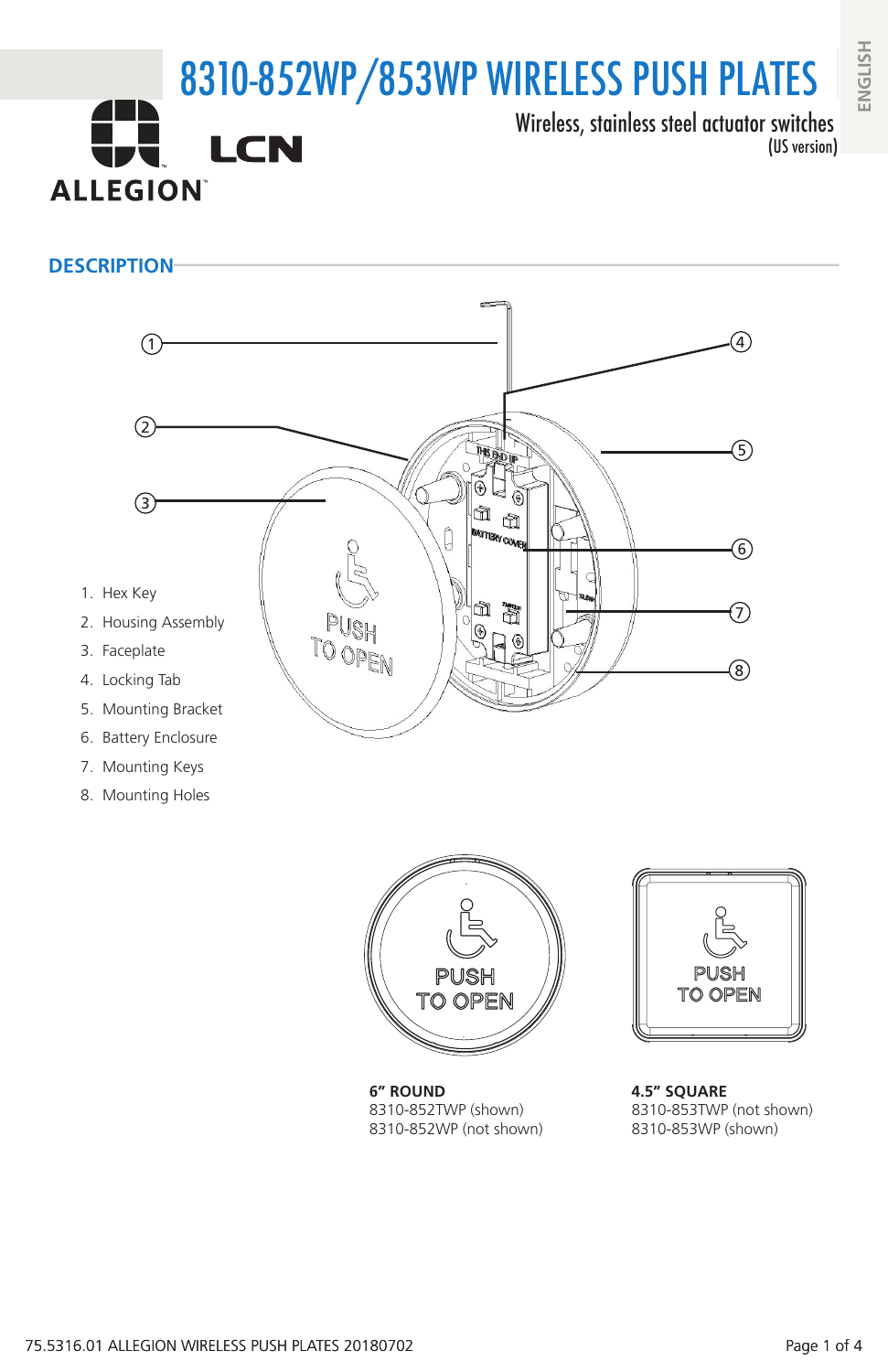### **INSTALLATION**



Remove Housing Assembly from Mounting Bracket by pressing in on locking tab and sliding up.



Align Housing Assembly onto Mounting Keys and slide down until Locking Tab engages. To remove, press Locking Tab and slide up.



Install Mounting Bracket using at least two (2) #8 countersunk head screws<sup>1</sup>. Any mounting holes may be used. Observe "THIS END UP".



Insert Faceplate into Housing Assembly and use Hex Key to engage spring clips on the top and bottom of Housing Assembly<sup>2</sup>. To remove, use Hex Key to disengage spring clips.

To program the wireless receiver (sold separately), please refer to the appropriate 433 MHz Wireless Transmitters & Receivers User's Guide (75.5315).



Remove four (4) screws on Battery Enclosure.

Replace with one (1) 12V Type A23 battery.

**DO NOT OVER TIGHTEN SCREWS DURING REASSEMBLY. THIS MAY CAUSE CONSTANT TRANSMITTER ACTIVATION.**

#### **NOTES:**

- 1. For added security, additional screws may be installed through Housing Assembly and Mounting Bracket.
- 2. Ensure spring clips "click" during Faceplate installation. It may be necessary to rotate Faceplate for proper alignment.

# **TROUBLESHOOTING**

| No activation       | Receiver not programmed                       | Setup transmitter                      |  |
|---------------------|-----------------------------------------------|----------------------------------------|--|
|                     | Receiver improperly wired                     | Verify power and activation connection |  |
|                     | Dead battery                                  | Replace battery                        |  |
| Constant activation | Battery Housing screws too tight              | Loosen Battery Housing screws          |  |
|                     | Connected to door control with<br>NC terminal | Use NO terminal                        |  |
|                     | Receiver set to Toggle Mode                   | Set receiver to Pulse Mode             |  |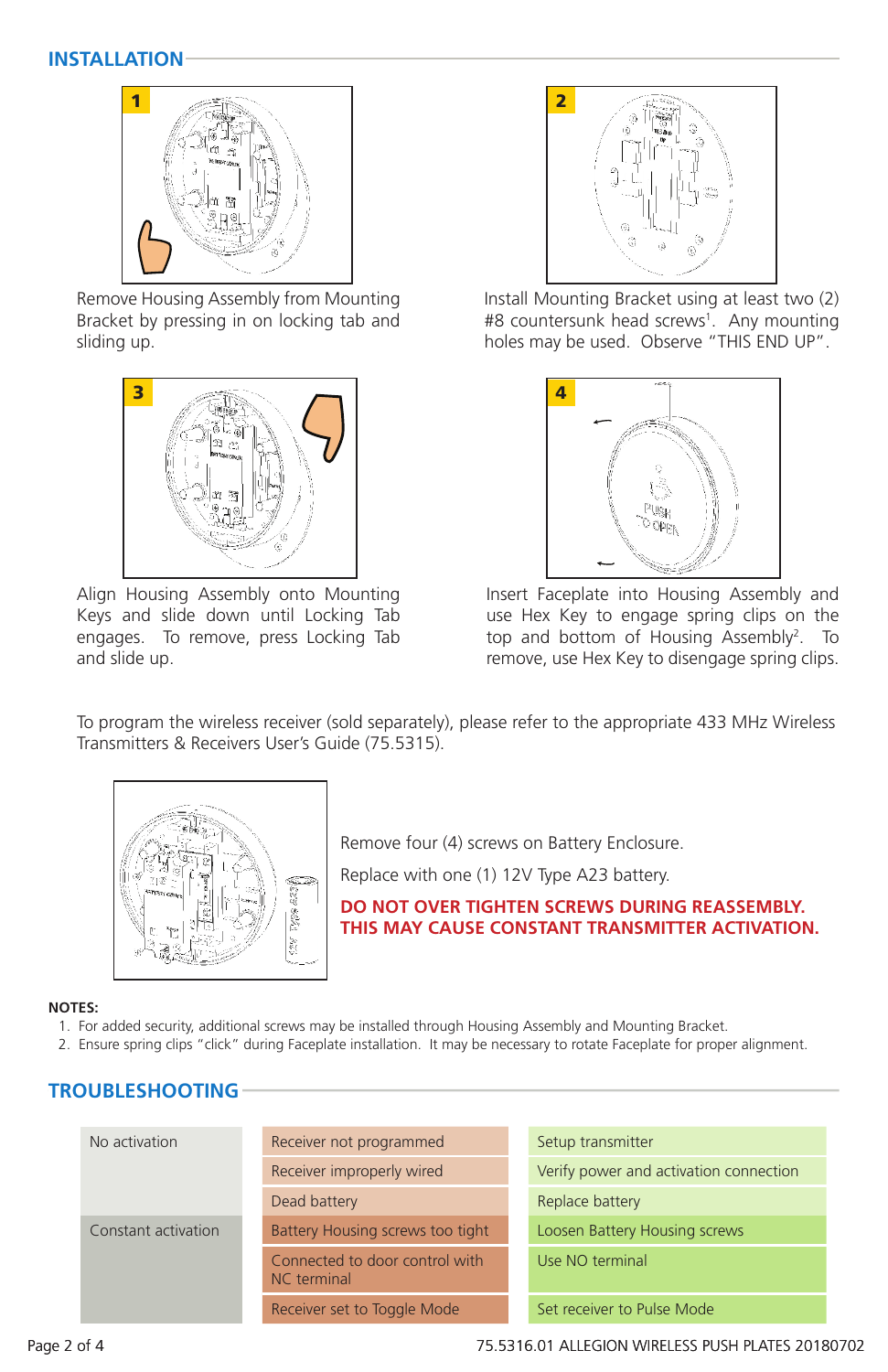# **TECHNICAL SPECIFICATIONS**

| Dimensions:            | 6" ROUND - 6.33" diameter, 1.45" depth<br>4.75" SQUARE - 5.12" height, 5.12" width, 1.42" depth           |  |  |
|------------------------|-----------------------------------------------------------------------------------------------------------|--|--|
| Weight:                | 6" ROUND - 1.2 lbs<br>4.75" SOUARE - 1.04 lbs                                                             |  |  |
| Material:              | <b>FACEPLATE - stainless steel</b><br>HOUSING - ABS plastic                                               |  |  |
| Transmitter frequency: | 433 MHz                                                                                                   |  |  |
| Power:                 | 433 MHz versions - one (1) 12V Type A23                                                                   |  |  |
| Mounting:              | Surface mount only                                                                                        |  |  |
| Certification:         | FCC, IC                                                                                                   |  |  |
| Temperature:           | 14 °F - 131 °F (-10 °C - 55 °C)                                                                           |  |  |
| Enclosure rating:      | NEMA 4                                                                                                    |  |  |
|                        | Specifications are subject to change without prior notice.<br>All values measured in specific conditions. |  |  |

# **FCC / IC**

"This device complies with Part 15 of the FCC Rules. Operation is subject to the following two conditions: (1) this device may not cause harmful interference, and (2) this device must accept any interference received, including interference that may cause undesired operation."

Changes or modifications not expressly approved by BEA Incorporated could void the user's authority to operate the equipment.

Note: This equipment has been tested and found to comply with the limits for a Class A digital device, pursuant to part 15 of the FCC Rules. These limits are designed to provide reasonable protection against harmful interference when the equipment is operated in a commercial environment. This equipment generates, uses, and can radiate radio frequency energy and, if not installed and used in accordance with the instruction manual, may cause harmful interference to radio communications. Operation of this equipment in a residential area is likely to cause harmful interference in which case the user will be required to correct the interference at his own expense.

This device complies with Industry Canada licence-exempt RSS standard(s). Operation is subject to the following two conditions: (1) this device may not cause interference, and (2) this device must accept any interference, including interference that may cause undesired operation of the device.

Le présent appareil est conforme aux CNR d'Industrie Canada applicables aux appareils radio exempts de licence. L'exploitation est autorisée aux deux conditions suivantes : (1) l'appareil ne doit pas produire de brouillage, et (2) l'utilisateur de l'appareil doit accepter tout brouillage radioélectrique subi, même si le brouillage est susceptible d'en compromettre le fonctionnement.

| FCC ID: 2ABWS-10TD900PTRL  | IC: 4680-10TD900PTRI    | MODEL: 10FMR61-900 | MODEL: 10EMR4751-900 | MODEL: 10EMS4751-900 |
|----------------------------|-------------------------|--------------------|----------------------|----------------------|
|                            |                         | MODEL: 10EMR6-900  | MODEL: 10FMR475-900  | MODEL: 10FMS475-900  |
|                            |                         | MODEL: 10FMR6L-900 | MODEL: 10EMR475L-900 | MODEL: 10EMS475L-900 |
| FCC ID: 2ABWS-10TD433PTRII | $IC: 4680-10TD433PTRII$ | MODEL: 10FMR61     | MODEL: 10FMR4751     | MODEL: 10FMS4751     |
|                            |                         | MODEL: 10FMR6      | MODEL: 10FMR475      | MODEL: 10FMS475      |
|                            |                         | MODEL: 10FMR6L     | MODEL: 10FMR475L     | MODEL: 10FMS475L     |

#### **INSTALLATION/SERVICE COMPLIANCE EXPECTATIONS**

The sensor manufacturer cannot be held responsible for incorrect installations or inappropriate adjustments of the sensor/device; therefore, the sensor manufacturer does not guarantee any use of the sensor outside of its intended purpose. The sensor manufacturer strongly recommends that installation and service technicians be AAADM-certified for pedestrian doors, IDA-certified for

doors/gates, and factory-trained for the type of door/gate system. Installers and service personnel are responsible for executing a risk assessment following each installation/service performed, ensuring that the sensor system installation is compliant with local, national, and international regulations, codes, and standards.

Once installation or service work is complete, a safety inspection of the door/gate shall be performed per the door/gate manufacturer recommendations and/or per AAADM/ANSI/DASMA guidelines (where applicable) for best industry practices. Safety inspections must be performed during each service call – examples of these safety inspections can be found on an AAADM safety information label (e.g. ANSI/DASMA 102, ANSI/DASMA 107).



Do not leave problems unresolved. If a satisfactory solution cannot be achieved after troubleshooting a problem, please contact Allegion at 1-877-671-7011. If you must wait for the following workday to call Allegion, leave the door inoperable until satisfactory repairs can be made. Never sacrifice the safe operation of the automatic door or gate for an incomplete solution.



**CIDA** 

DHN

For more information, visit www.allegion.com.